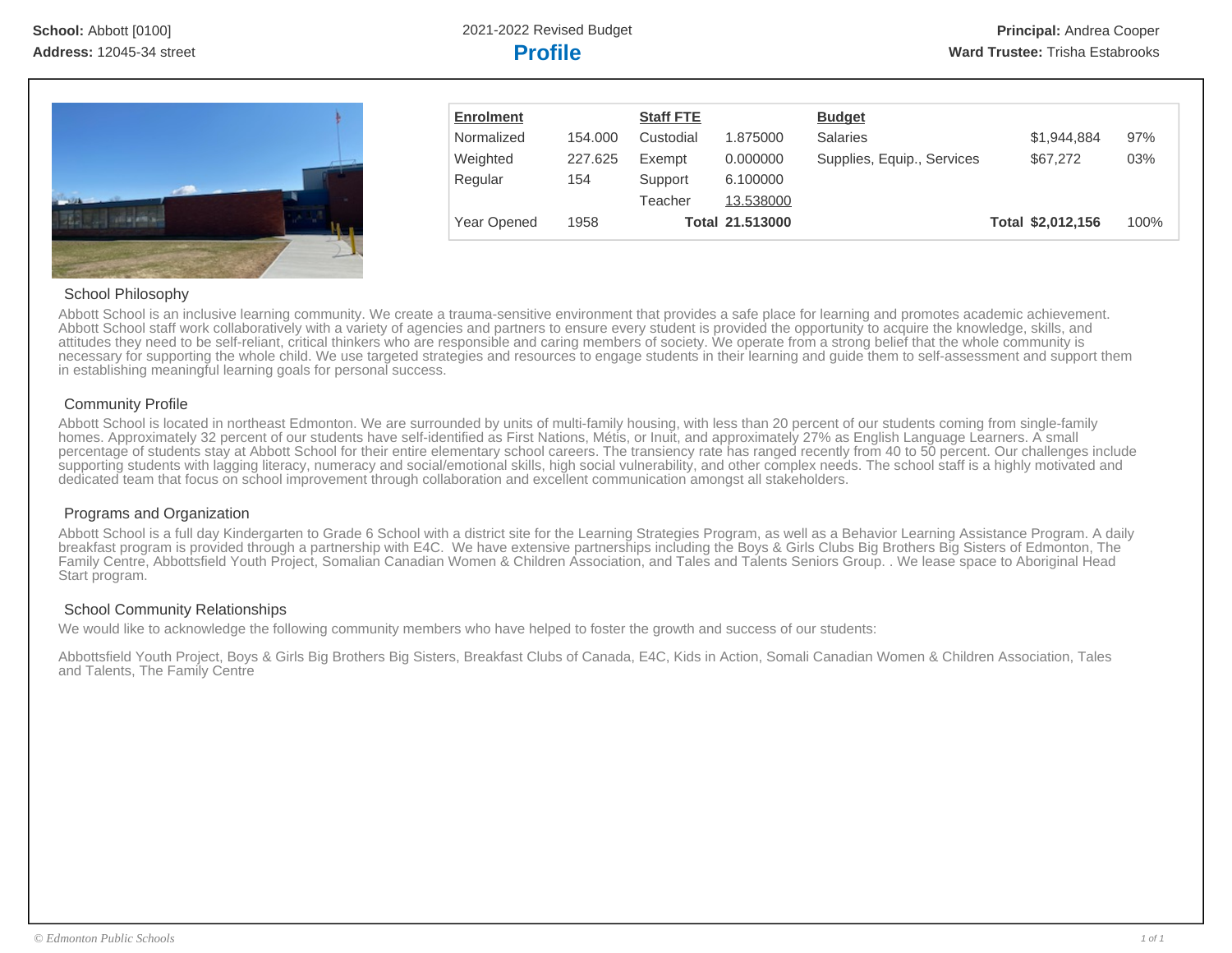**School:** Abbott [0100] 2020-2021 Results Review **Principal:** Andrea Cooper

### Address: 12045-34 street **Results and Implications Results and Implications Ward Trustee:** Trisha Estabrooks

#### **Division Priorities 2018-2022**

- 1. Foster growth and success for every student by supporting their journey from early learning through high school completion and beyond.
- 2. Provide welcoming, high quality learning and working environments.
- 3. Enhance public education through communication, engagement and partnerships.

Based on the three SMART goals that were established for 2020-2021, report on the results you achieved (with evidence, including referencing the school's Alberta Education Assurance Measure results (formerly the Accountability Pillar results) and describe how achievement of the goal supports the above Division Priorities that were in effect when the goal was set.

#### **Foster growth and success for every student by supporting their journey from early learning through high school completion and beyond.**

By June 2021, all students will demonstrate growth in achievement in the areas of literacy and numeracy. Tailored supports through a variety of interventions are provided in needed areas. Student growth will be monitored using summative and formative assessment practices. Measures such as PATs, HLAT Writing, Reading Achievement Assessment Reports, Fountas and Pinnell, MIPI and teacher professional judgment (informed by conversation, observation and student products) will guide instruction.

#### **Results Achieved:**

**Our staff continued to improve their understanding of Literacy and Numeracy best practices through school and Catchment professional learning (Writer's workshop, Numeracy PD, Catchment CoP's). With a decrease in budget and COVID restrictions, we were not able to provide targeted reading intervention like MYLI and LLI last year. Although COVID protocols gave us a slow start, we were able to offer additional push-in support to classroom teachers for literacy and numeracy through lead teachers, who offered to model best practices, provide feedback or work with groups of students. Despite this intervention, our reading, writing and numeracy results as reported in power school continue to be low (Reading increased from 20% to 28% at grade level, Writing - 28% at grade level, and MIPI levels show a decrease with only 30% at grade level). Internal tracking demonstrated that 95% of students showed an increase in both reading, and writing levels over the year. Over the past 3 years, HLAT scores show that we have been performing consistently but teachers are describing students who have much more positive attitudes about writing and who have much better writing stamina. Full day Kindergarten appears to be positively impacting our school results as the last 3 years EYE-TA results demonstrated improvement in all areas by all our Kindergarten students. Although we believe the interruption to learning has affected our results, we are still well below where we would like to be. We continued to have conversations as a staff about instructional practices and are looking at assessments that will give us better information and help us provide more targeted instruction in the classroom. In an informal survey, staff indicated that our relationship with our Inclusive Learning team has provided additional support for students with special needs (23% identified). 85% of students surveyed felt that the teachers and school staff help them learn and care about them.**

#### **Provide welcoming, high quality learning and working environments.**

By June 2021, all staff will develop high quality teaching and instructional practices through engagement in catchment collaboration and job embedded professional learning. Areas of focus include: literacy and numeracy, mental health, Indigenous education, citizenship, technology, and leadership development. This will be measured by the Accountability Pillar, formal and informal surveys, staff participation at catchment communities of practice and professional development days, individual professional development opportunities and teacher reflective feedback based on self-identified goals.

**Results Achieved: We are pleased with the gains we made in this area. Our Assurance Pillar results showed a steady increase over the past 3 years in the area of Citizenship, and parental involvement and maintained in the areas of student engagement, and education quality. All staff felt they had opportunities that helped them meet their professional growth goals as indicated in their reflective feedback and the assurance pillar. We continued to work on professional learning in the areas of Mental Health, Trauma-informed practices, Literacy, and First Nations, Metis, and Inuit foundational knowledge. As a catchment, staff continued to participate in communities of practice related to their inquiry-based professional growth plans. Lead teachers continued to work together across the catchment to build their own capacity around anti-racism and support their colleagues with catchment professional development. We will continue to look at ways to support job-embedded professional learning and collaboration within Abbott school and the catchment.**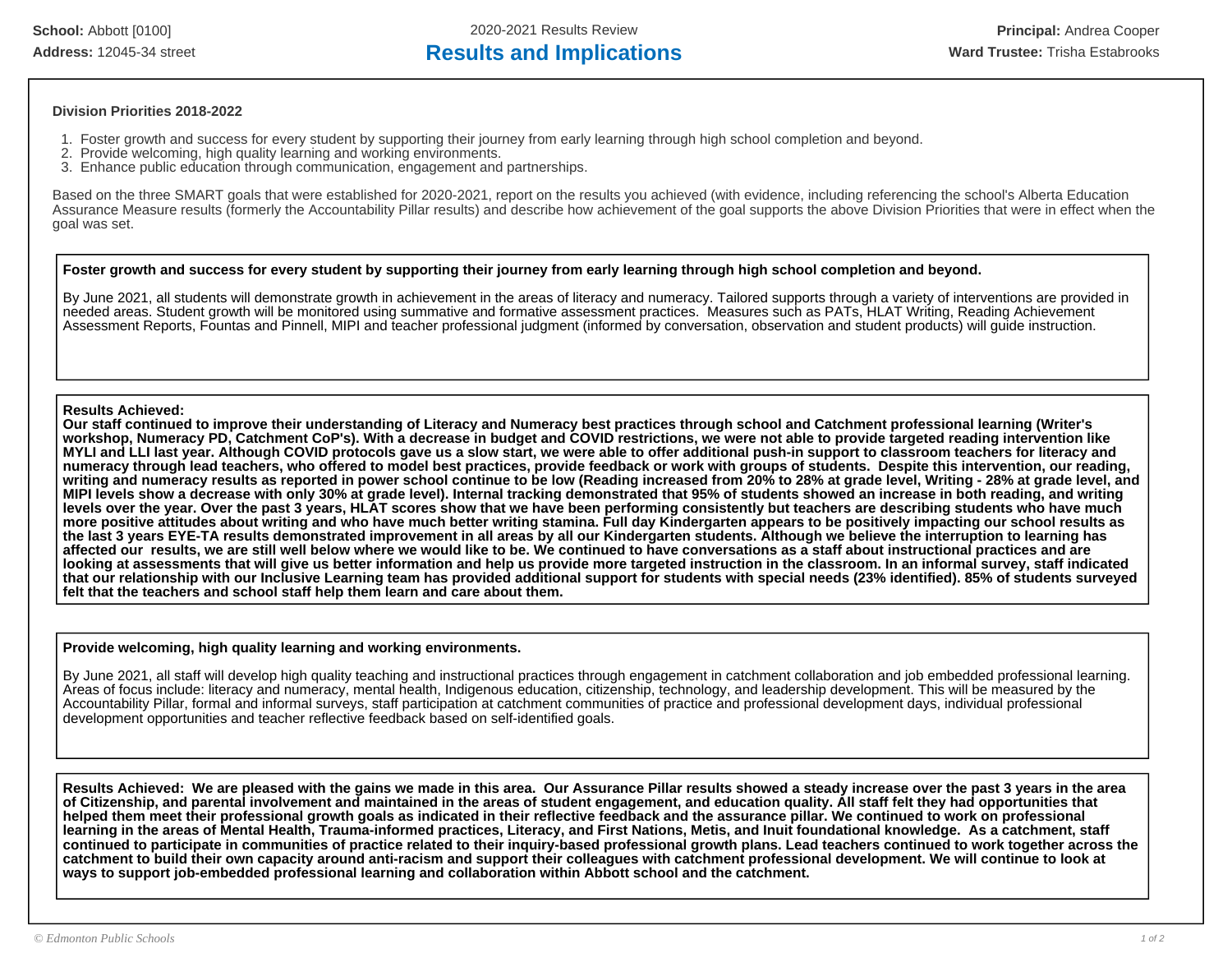#### **Enhance public education through communication, engagement, and partnerships.**

By June 2021, we will actively involve and engage stakeholders in providing support for students and families beginning with our early childhood education. Measurements may include: the number of families attending school events/activities (including virtually if in-person not possible), family communication, number of referrals to internal and external agencies, community partnerships and initiatives, our results from the Accountability Pillar in the area of parental involvement, examples of Career Pathways involvement as well as anecdotes demonstrating the impact of relationships with the community.

#### **Results Achieved:**

**Our Assurance Pillar results showed that 89% of parents felt there were opportunities to be involved in their child's education and school decisions. In an informal parent survey, 95% of parents felt they were aware of the opportunities to be involved in their child's education. Because of COVID restrictions, Abbott staff were creative in their attempts to engage and partner with families. They met parents outside, texted, made phone calls, attended google meets, and sent emails. Staff identified that google meets helped them feel even more connected to families. Staff also created virtual concerts, welcome videos and emailed pictures and activities so that families could continue to feel involved. Building strong relationships is important for Abbott school and this was evident when families reached out for information, support and advice. We continued to have great success with our community agencies, although this looked different because of the restrictions in place. We were able to offer a full breakfast because of our great partnership with E4C. This is an area staff identified as having a big impact for our students. We were able to offer therapy and intercultural support because of our relationship with the Family center and the Somali Canadian Women and Children's Association. Our school council is a small group of dedicated parents who ensures Abbott is supported with special activities and advice.** 

**What were the biggest challenges encountered in 2020/21?**

**We have a number of challenges at Abbott. We were ranked number 1 on the Social Vulnerability measure and we had 31% mobility in 2020-21. We had a number of students transitioning back into the school from on-line prior to the quarter being over, which significantly increased class sizes and challenges. We have a significant number of students and families who experience challenges due to poverty and trauma. We know that being supportive and welcoming is our best chance of ensuring our students come to school and feel safe. Mental health of our students and parents continues to be one of the biggest challenges. As a staff, we have developed great skills in trauma sensitive practices but the complexity of some of our families impacts students, despite many interventions. It is often difficult for newer staff to balance all of the demands required in complex classrooms. Although we continue to show challenging results in the areas of academics, we have strong practices happening at the school and we continue to work on professional development to support teachers and educational assistants. Despite these challenges, staff feel supported as indicated by the significant decrease in staff mobility. Although we had few COVID outbreaks last year, moving to online learning is always challenging for our students and families as they often have a lack of technology or internet access. Supporting all of these challenges is a staff that works incredibly hard, cares deeply and wants the best for their students.** 

**What are the implications from 2020/21 that will impact your current year plan? Our Achievement results are still below where we would like them to be. We plan to continue to focus our school and catchment professional learning on literacy and numeracy and increase opportunities for staff to learn from each other through catchment collaboration and the Equity Achievement project. This project is an amazing opportunity to grow the capacity of our teachers. We will also continue to build relationships with our parental community through multiple means of communication, being visible and valuing the gifts our families bring. We will also continue a strength based approach with our students to encourage them to be leaders and great citizens in and outside our school. When we are able, we will continue to promote student clubs, Intramurals, Free Footie, Service projects, and learning through play and the environment. In the meantime, we look forward to new ways of keeping students and families involved and engaged.**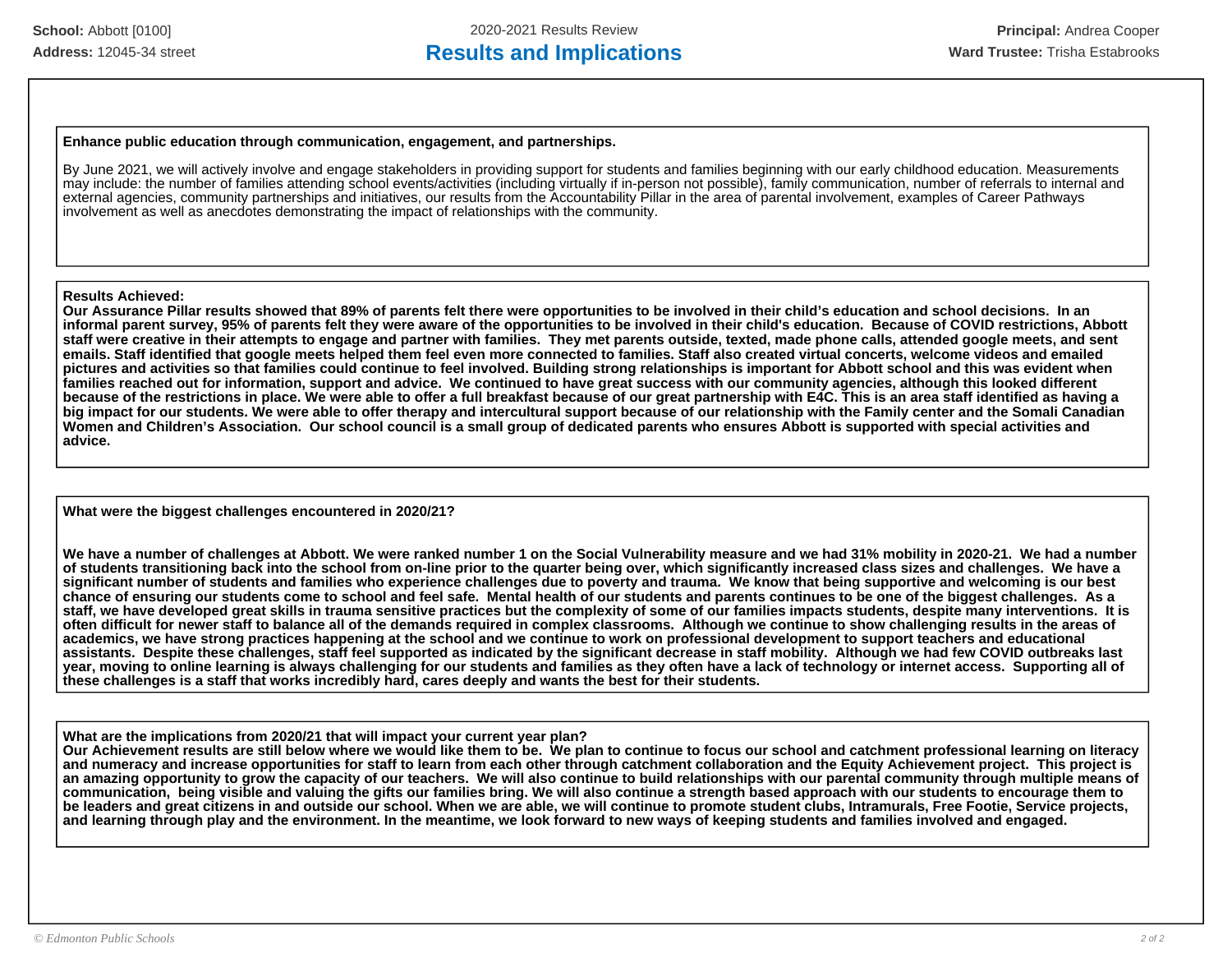## **Required Alberta Education Assurance Measures - Overall Summary**



**Spring 2021** 

### **Abbott School (7100)**

|                                   |                                                                          | Abbott School (7100)     |                            |                        | <b>Measure Evaluation</b> |             |                  |
|-----------------------------------|--------------------------------------------------------------------------|--------------------------|----------------------------|------------------------|---------------------------|-------------|------------------|
| <b>Assurance Domain</b>           | <b>Measure</b>                                                           | Current<br><b>Result</b> | <b>Prev Year</b><br>Result | Prev 3 Year<br>Average | <b>Achievement</b>        | Improvement | Overall          |
| Student Growth and<br>Achievement | <b>Student Learning Engagement</b>                                       | 79.0                     | n/a                        | n/a                    | n/a                       | n/a         | n/a              |
|                                   | Citizenship                                                              | 80.4                     | 76.8                       | 70.5                   | <b>High</b>               | Improved    | Good             |
|                                   | 3-year High School Completion                                            | n/a                      | n/a                        | n/a                    | n/a                       | n/a         | n/a              |
|                                   | 5-year High School Completion                                            | n/a                      | n/a                        | n/a                    | n/a                       | n/a         | n/a              |
|                                   | <b>PAT: Acceptable</b>                                                   | n/a                      | n/a                        | 39.1                   | n/a                       | n/a         | n/a              |
|                                   | <b>PAT: Excellence</b>                                                   | n/a                      | n/a                        | 1.3                    | n/a                       | n/a         | n/a              |
|                                   | Diploma: Acceptable                                                      | n/a                      | n/a                        | n/a                    | n/a                       | n/a         | n/a              |
|                                   | <b>Diploma: Excellence</b>                                               | n/a                      | n/a                        | n/a                    | n/a                       | n/a         | n/a              |
| Teaching & Leading                | <b>Education Quality</b>                                                 | 88.5                     | 91.5                       | 90.4                   | <b>High</b>               | Maintained  | Good             |
| Learning Supports                 | Welcoming, Caring, Respectful and Safe Learning<br>Environments (WCRSLE) | 82.6                     | n/a                        | n/a                    | n/a                       | n/a         | n/a              |
|                                   | <b>Access to Supports and Services</b>                                   | 77.6                     | n/a                        | n/a                    | n/a                       | n/a         | n/a              |
| Governance                        | <b>Parental Involvement</b>                                              | 88.6                     | 84.3                       | 79.1                   | <b>Very High</b>          | Maintained  | <b>Excellent</b> |
| Notes:                            | For Intern                                                               |                          |                            |                        |                           |             |                  |

#### Notes:

1. Data values have been suppressed where the number of respondents/students is fewer than 6. Suppression is marked with an asterisk (\*).

- 2. The 2020/21 administration of the AEA survey was a pilot. The Citizenship measure was adjusted to reflect the introduction of the new AEA survey measures. In addition, participation in the survey was impacted by the COVID-19 pandemic. Evaluations have not been calculated as 2020/21 survey results are not comparable with other years.
- 3. Participation in the 2019/20 Diploma Exams was impacted by the COVID-19 pandemic. In the absence of Diploma Exams, achievement level of diploma courses were determined solely by school-awarded marks. Caution should be used when interpreting high school completion rate results over time.
- 4. The "N/A" placeholder for the "Current Result" for PAT and Diploma Exam measures are included until results can be updated in the Fall.
- 5. Aggregated PAT results are based upon a weighted average of percent meeting standards (Acceptable, Excellence). The weights are the number of students enrolled in each course. Courses included: English Language Arts (Grades 6, 9, 9 KAE), Français (6e et 9e année), French Language Arts (6e et 9e année), Mathematics (Grades 6, 9, 9 KAE), Science (Grades 6, 9, 9 KAE), Social Studies (Grades 6, 9, 9 KAE).
- 6. Participation in the Provincial Achievement Tests and Diploma Examinations was impacted by the fires in 2016 and 2019, as well as by the COVID-19 pandemic in 2020. Caution should be used when interpreting trends over time
- 7. Aggregated Diploma results are a weighted average of percent meeting standards (Acceptable, Excellence) on Diploma Examinations. The weights are the number of students writing the Diploma Examination for each course. Courses included: English Language Arts 30-1, English Language Arts 30-2, French Language Arts 30-1, Français 30-1, Mathematics 30-1, Mathematics 30-2, Chemistry 30, Physics 30, Biology 30, Science 30, Social Studies 30-1, Social Studies 30-2.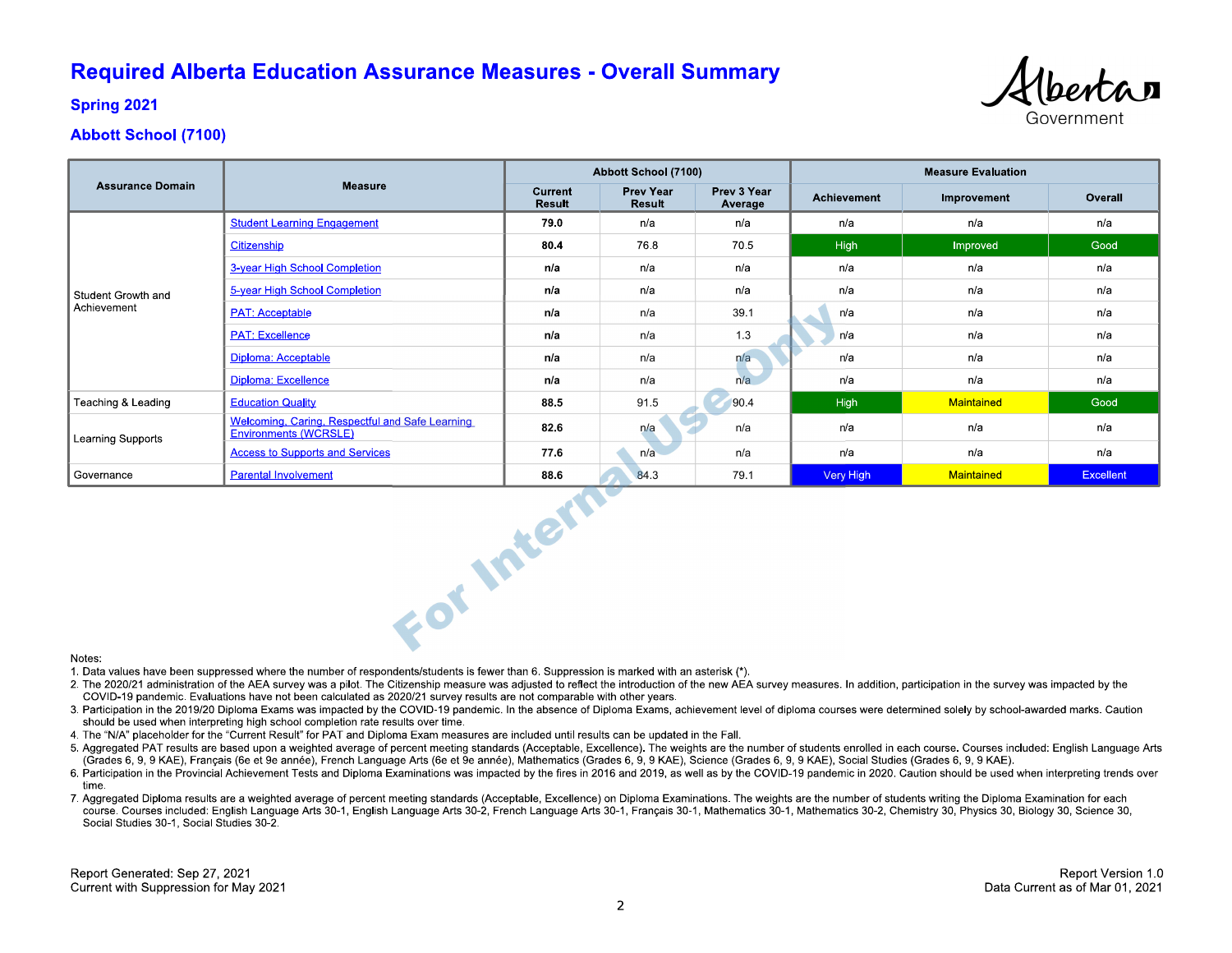#### **Division Priorities 2018-2022**

- 1. Foster growth and success for every student by supporting their journey from early learning through high school completion and beyond.
- 2. Provide welcoming, high quality learning and working environments.
- 3. Enhance public education through communication, engagement and partnerships.

The following SMART (Specific, Measureable, Attainable, Relevant, Time-Framed) goals have been established for the 2021/2022 school year. Select the Division Priority number that the goal supports from the drop-down box. Schools are to set one goal for each priority. Central DU's can set their goals around one or more priorities.

**By June 2022, All students will demonstrate growth in literacy (reading and writing) and numeracy (number sense) through participation in and implementation of research-based best practices including those identified through the Equity Achievement Project. Where possible, teachers will tie literacy and numeracy activities to land-based activities including environments in the neighborhood, the river valley, and the community to increase the relevance of learning for indigenous students (and all of our students) (OECD, 2017, p.104). Summative and formative assessment strategies will be used to measure and report this growth. Assessments such as Diplomas, PATs, HLAT Writing, Literacy and Numeracy Screeners (Division 1), the BAS, MIPI, CAT-4, and teacher professional judgment (informed by observation, conversation, and student products) will guide instruction.** 

**Priority 1**

**By June 2022, All staff will deepen their understanding of high quality, evidence-based, teaching and instructional practices (OECD, 2017, p. 21) through engagement in catchment collaboration and job-embedded professional learning through the Equity Achievement Project. Areas of focus in catchment schools include literacy and numeracy best practices, mental health, diversity, antiracism, Indigenous education, trauma-informed practices, technology, and leadership development. Results will be measured by the Provincial Assurance Measures, formal and informal surveys, staff participation at catchment communities of practice, individual professional development opportunities, and teacher reflective feedback based on self-identified professional learning goals.**

**Priority 2**

**Priority 3**

**By June 2022, we will actively engage school stakeholders and community partners in providing support for students and families which extend beyond classroom instruction (OECD, 2017, p. 21). Measurements may include attendance, tracking the number of parents attending school events/activities (virtual and/or in-person), frequency and mode of parental communication, parent surveys, number of referrals to internal and external agencies, types of community partnerships and initiatives, our results from the Provincial Assurance Measures in the area of parental involvement, examples of Career Pathways involvement as well as anecdotes demonstrating the impact of school-community relationship building.**